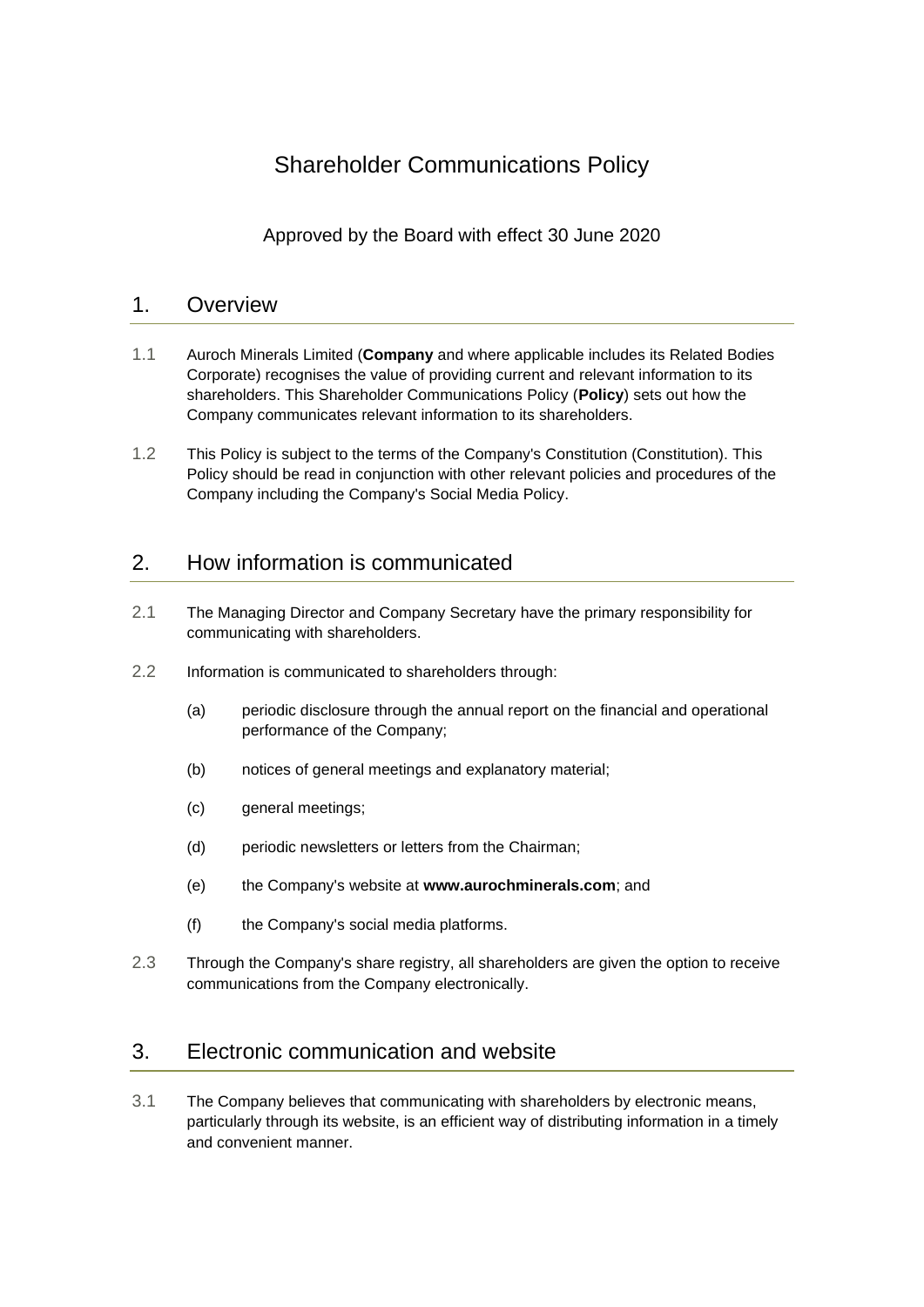- 3.2 The Company's website includes the following pages, which contain relevant information for shareholders:
	- (a) section on the Company's corporate governance policies and practices which includes:
		- (i) a statement of the Company's values;
		- (ii) the Company's constitution, Board Charter and Charters of all other committees established; and
		- (iii) names, a photograph and bibliogical information of each director and senior executive;
	- (b) reports section, which contains copies of annual directors reports, financial statements and other corporate reports
	- (c) announcements released to ASX;
	- (d) media releases section, that may contain sections on press releases, newsletters and media clippings*;* and
	- (e) presentations section which contains power point presentations.
- 3.3 All website information will be regularly reviewed and updated to ensure that information is current, or appropriately dated and archived.

#### 4. Written communication and annual report

- 4.1 Shareholders have been given the opportunity to elect to receive a printed copy of the annual report on the financial and operational performance from the Company.
- 4.2 In addition, the Company publishes its annual report on the Company's website and notifies all shareholders of the web address where they can access the annual report.
- 4.3 The Company will also make available via ASX any new and substantive investor or analyst presentation prior to the presentation being given.

#### 5. General meetings

The Company recognises the rights of shareholders and encourages the effective exercise of those rights through the following means:

- (a) notices of general meetings are distributed to shareholders in accordance with the provisions of the Corporations Act;
- (b) notices of general meeting and other meeting material are drafted in concise and clear language;